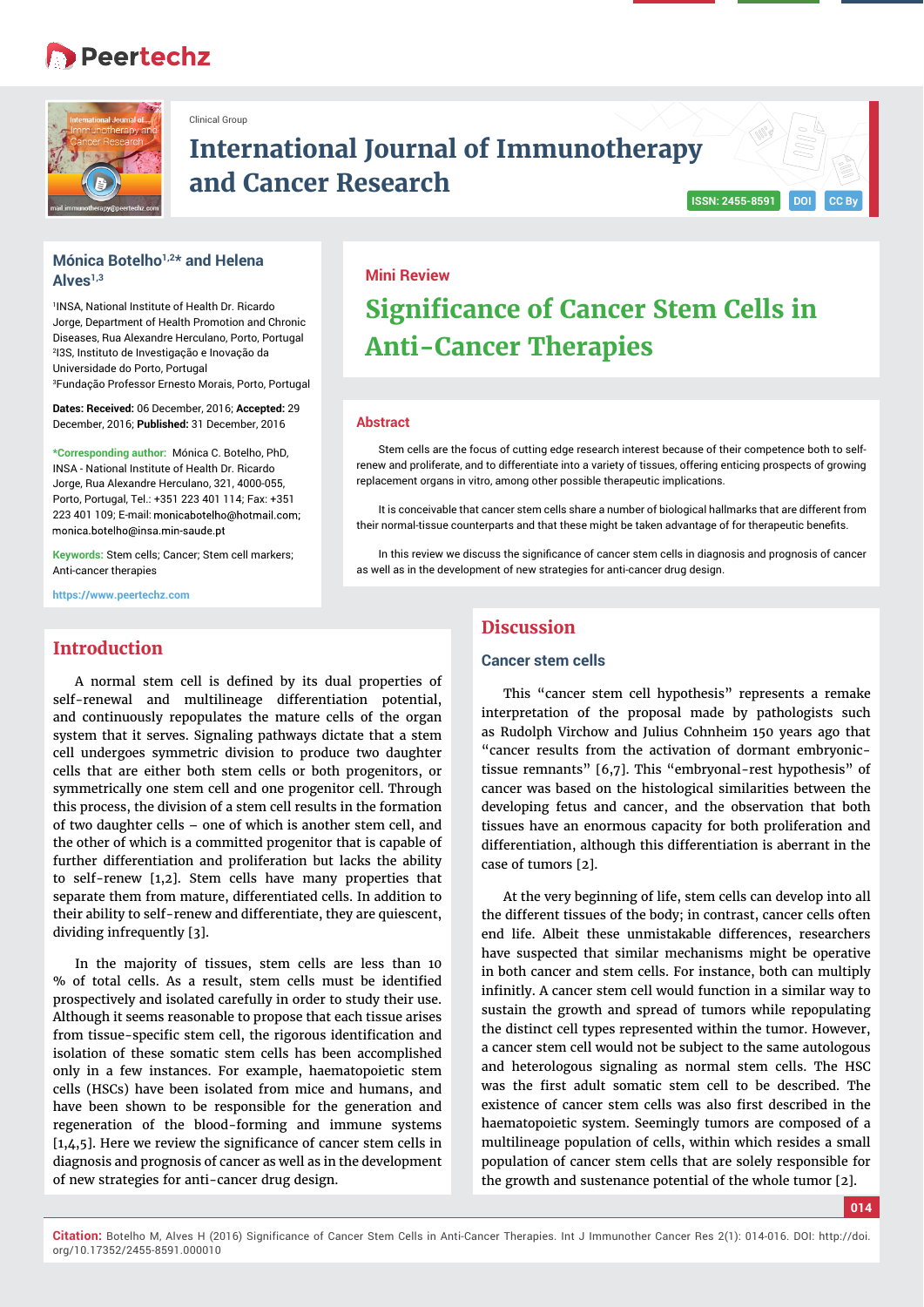There is emerging evidence that stem cell biology could provide new perceptions into cancer biology. In particular, three aspects of the relationship between stem cells and tumor cells are of most importance: first, the similarities in the mechanisms that regulate self-renewal of normal stem cells and cancer cells; second, the possibility that tumor cells might arise from normal stem cells; and third, the notion that tumors might contain "cancer stem cells" – rare cells with indefinite proliferative potential that drive the formation and growth of tumors [1].

The cancer stem cell shares many properties of the normal stem cell. It is generally accepted that normal stem cells show properties that provide for a long lifespan such as relative quiescence, resistance to drugs and toxins, and resistance to apoptosis. It ensues that cancer stem cells could also acquire these resistance mechanisms [8].

Basic cancer research has focused on identifying the genetic changes that lead to cancer. This has led to major advances in our understanding of the molecular and biochemical pathways that are involved in tumorigenesis and malignant transformation [1].

A tumor can be viewed as an aberrant organ initiated by a tumorigenic cancer cell that acquired the capacity for indefinite proliferation through accumulated mutations. If a tumor is considered particularly as an abnormal organ, then the principles of normal stem cell biology can be applied to understand better how tumors develop [1,9]. In agreement, previous work suggest that similarities between normal stem cells and tumorigenic cells may occur: a) Both normal stem cells and tumorigenic cells have extensive proliferative potential and the ability to give rise to new tissues; b) Both tumors and normal tissues are composed of heterogeneous combinations of cells, with different phenotypic characteristics and different proliferative potentials; c) Both normal stem cells and tumorigenic cells give rise to phenotipically heterogeneous cells that exhibit various degrees of differentiation [1]. In fact, tumorigenic cells can behave like stem cells that undergo an aberrant and poorly regulated process of organogenesis analogous to what normal stem cells do [10].

## **The implications of cancer stem cells**

Assuming that the growth of cancers is originated by cancer stem cells, it would have paramount implications for cancer therapy. Thus, the target of therapy must be to identify and kill this cancer stem cell population. If cancer stem cells can be identified and isolated, then we should be able to develop more efficiently new diagnostic markers and therapeutic targets expressed by the stem cells [1].

On the assumption that tumor growth and metastasis are driven by a small population of cancer stem cells, this might explain the failure to develop therapies that are consistently able to eradicate solid tumors. Despite the fact that presently available drugs can weaken metastatic tumors, these effects are usually short-term and often do not substantially extend the life of patients. One reason for the failure of these treatments

is the acquisition of drug resistance by the cancer cells as they evolve; another possibility is that existing therapies fail to kill cancer stem cells effectively [1,11]. Existing therapies have been developed largely against the bulk population of tumor cells because they are often identified by their ability to shrink tumors. Even therapies that cause complete regression of tumors might spare enough cancer stem cells to allow regrowth

#### **Drug resistance in cancer stem cells**

of the tumors. [1]

It must be borne in mind that cancer stem cells are more resistant to chemotherapeutics than normal tumor cells. One particularly intriguing property of stem cells is that they express high levels of specific drug transporters. These transporters actively efflux drugs from cells, serving to protect them from cytotoxic agents [3]. Cancer cells can acquire resistance to chemotherapy by a range of mechanisms, including the mutation or overexpression of the drug target, inactivation of the drug, or elimination of the drug from the cell. Based on the tumor stem cell concept, an alternative model postulates that the cancer stem cells are naturally resistant to chemotherapy through their quiescence, their capacity for DNA repair, and drug transporter expression. As a result, at least some of the tumor stem cells can survive chemotherapy and support regrowth of the tumor [12]. Therapies that are more specifically directed against cancer stem cells might result in much more durable responses and even cures of metastatic tumors. Gene-expression profiling of cancer stem cells would permit the identification of the cells that are actually driving tumorigenesis. Isolating the cancer stem cells from the whole tumor that retain unlimited proliferative potential and to perform gene-expression profiling on those cells would be a more efficient way of identifying new therapeutic and diagnostic targets [1].

### **Proof of concept**

Cancer stem cells were found to be a population of cells with the ability to metastasize and form tumors. Cancer cells, must undergo self-renewal to become malignant. When stem cells divide, the division can give rise to a new stem cell as well as differentiated cells of the organ or tumor. Normally, the number of normal stem cells that are present in an organ are tightly regulated, but cancer stem cells lose this regulation, giving them the ability to self-renew and constantly expand themselves. Many oncogenic mutations target pathways that regulate proliferation and self-renewal [8,13,14].

Because stem cells can repair their DNA as they self-renew, they have the potential to accumulate mutations acquired after exposure to carcinogens. If tumors arise from stem cells, the accumulation of these mutations might be what we have come to recognize as the "multistep process of carcinogenesis" [15]. The cancer stem cell is related to but not identical to the normal counterpart. It is predicted that similar differences will be found in cell markers that will differentiate solid tumor stem cells from normal stem cells. We need to understand what the normal stem cell of a tissue looks like, and then we are in a position to compare the equivalent cancer stem cell to

**015**